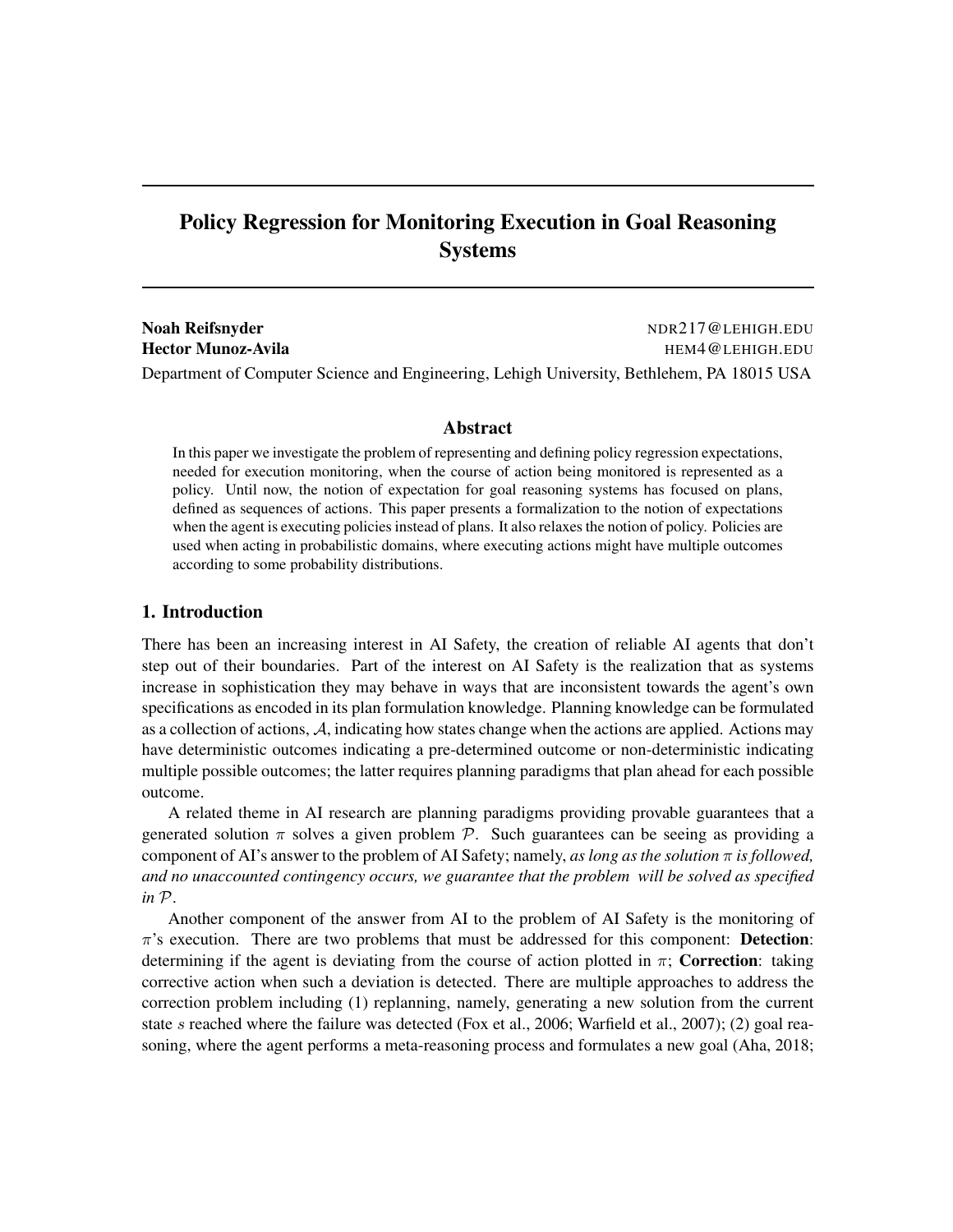Cox, Dannenhauer, and Kondrakunta, 2017); (3) or simply the agent stopping its own execution (e.g., in Gregg-Smith and Mayol-Cuevas (2015) a robotic arm deactivates itself when encountering a discrepancy).

In this paper we are focusing on the detection problem, when the solution  $\pi$  is a policy. Policies are generated by underlying assumptions that the agent knows all outcomes and their probability distribution (e.g., ND planning) or by learning from interactions with the environment (e.g., Reinforcement Learning). These policies fail the moment a situation is encountered that was not pre-planned for in advance. This has become an issue of increasing concern in reinforcement learning (and AI in general), as the agent may take too many cycles before adapting with potentially catastrophic consequences (Mason et al., 2017).

Expectations allows agents to detect such unexpected events occurring in the environment (Cox, 2007; Dannenhauer, 2018) . They allow the agent to know not just what went wrong that caused the policy to fail, but also allow the agent to ignore unexpected events that don't actually affect the achievement of the goals. For example, in the Blocks World, if a new block appears, it would cause an expectation's failure. There will be no mappings from a state with an added block to an action. With expectations, we will be able to determine if this block will hinder the current policy or not and in the latter case simply continue with the policy's execution. This allows the agent to ignore random variations of the state that don't impact the achievement of the goals.

We re-examine the notion of expectations where solutions achieving the goals are policies, which are mappings from states to actions,  $\pi : S_{\pi} \to A$ . Policies are used in probabilistic domains, where actions may have multiple possible outcomes. A policy accounts for all foreseen states  $s \in S_\pi$  that the agent might encounter. However, agents might encounter situations it has not planned for; that is  $s \notin S_{\pi}$ . This can happen in particular when the agent is operating autonomously for extended periods of time. Reasons for encountering such unforeseen situations include: (1) exogenous events, that is, conditions in the state that were not planned for and (2) changes in the actions. An example of the latter is a failure in a mechanical motion device that causes it to operate in a different way from what is modeled in the action definitions. Cox and Ram (1999) present a taxonomy of failure reasons that is attributable to factors such as discrepancies in the state, discrepancies in the action model, discrepancies in the goals and discrepancies in the environment.

The following are the main contributions of this paper: (1) A procedure for computing goal regression for policies; (2) A relaxation of the notion of policy, allowing execution even when the state reached doesn't match any of the states  $s \in S_\pi$  defined in the policy  $\pi$ ; (3) Properties of our procedure; and (4) An empirical study of policy regression expectations in two variants of domains from the goal reasoning literature, Arsonist (Paisner et al., 2013) and Marsworld (Molineaux, Kuter, and Klenk, 2012).

#### 2. The Notion of Expectations and Their Representation

To address the detection problem, agents compute the expectation,  $X_{(\pi,s)}$ , as a function of the planning problem's solution  $\pi$  and the current state s (Dannenhauer and Munoz-Avila, 2015). The agent checks if this expectation is met in s; that is, if  $X_{(\pi,s)} \subset s$ . Expectations are conditions that are checked against the observed state  $s$  during execution. When the conditions are not met,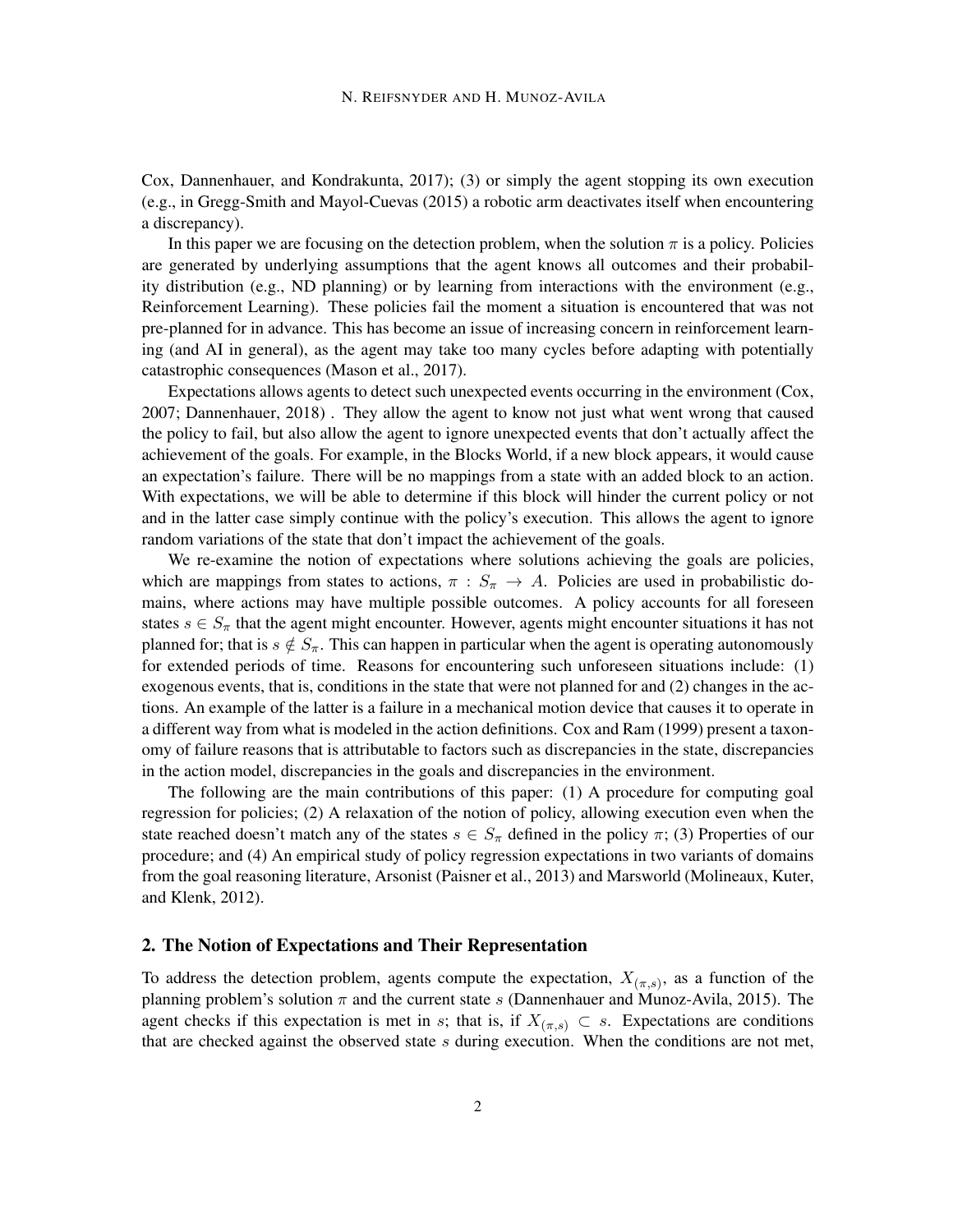a discrepancy occurs that must be addressed (Munoz-Avila, Dannenhauer, and Reifsnyder, 2019). Expectations are needed, because the environments are dynamic and the conditions under which a plan was generated may change at execution time (Cox, 2007). A technical challenge we are facing in our work is that we are considering the case when  $\pi$  are policies,  $\pi : S \to A$ . As a result, if  $ND(a, s)$  are the possible states that can be reached after executing a on state s, it is possible that the observed state  $s' \notin ND(a, s)$  and hence continuing execution of  $\pi$  is no longer possible.

The problem of computing the agent's expectations for  $\pi$  is deceivingly simple; at first glance it would seem sufficient to check that the preconditions of a are satisfied in s (i.e., to define  $X_{(\pi,s)}=$ *"the preconditions of the next action to execute,*  $\pi(s)$ ") but this would result in a myopic agent that is not checking the plan trajectory in  $\pi$ ; alternatively, we could project  $s_0$  based on  $\pi$  to the state s right when a is to be executed (i.e., to define  $X_{(\pi,s)} = s$ ). This is how expectations are frequently defined in goal reasoning systems (Aha, 2018; Muñoz-Avila et al., 2010; Molineaux, Klenk, and Aha, 2010). The problem is that any change in the expected state will trigger a correction step even if the discrepancy is unrelated to  $\pi$ 's trajectory. Researchers have observed that the notion of expectations plays a key role in the resulting performance of goal reasoning agents (e.g., Dannenhauer and Munoz-Avila (2015)). If the expectations are too narrow, agents might fail to detect discrepancies when they are needed leading an agent to further commit to actions derived from  $\pi$  that will lead to a failure. If the expectations are too general, the agent will flag a failure which will trigger a process (e.g., replanning) to address the failure when it is not required to do so.

The questions that we propose to address in this paper are the following:

- When monitoring the execution of a policy  $\pi$ , how to compute the regression expectations,  $X_{(\pi,s)}$ , of the current state s?
- If a discrepancy is detected during monitoring execution, is it possible to continue executing  $\pi$ ?

Computing Regression Expectations for plans (i.e., sequences of actions) is well understood (Pollock, 1998); we give an example in the Blocks World domain. Consider states A and B as shown in Fig. 1, where state B is the goal state, and A is one action away. The action  $stack(1, 2)$  places block 1 on block 2, achieving the goal  $on(1, 2)$  while the remaining goals remain intact,  $on(2, 3), on(3, 4), on(4, 5)$ . The Regression Expectations,  $X_{(\pi,B)} = \mathcal{G}$ ; since B is a goal state then the expectations are the goals themselves. To find the Regression Expectations for state A, we start with the Expectations for state B, subtract out the effects from the action between them,  $on(1, 2)$  and add in the preconditions of the action  $stack(1, 2)$  (i.e., Block1 and Block2



Figure 1: Two states, A and B, showing the final action in a Blocks World domain where the goal is to have 5 blocks stacked on top of each other.

have no blocks on top of them). Thus, the Regression Expectations of state A is:  $X_{(\pi,A)} =$  $\{on(2,3), on(3,4), on(4,5), clear(1), clear(2)\}\$ . Using the Regression Expectations for state A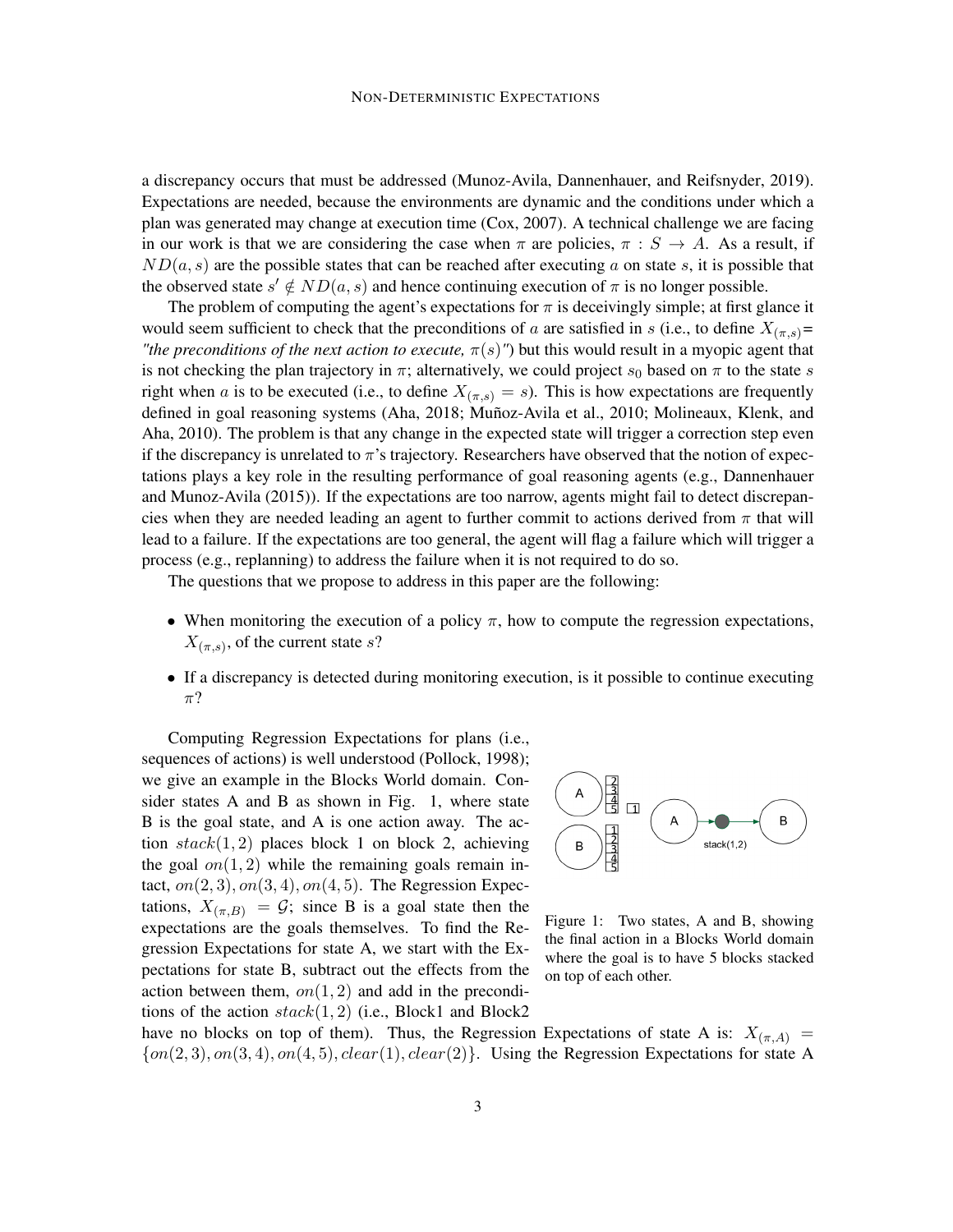as a model, we can understand the importance of having this set of expectations. Regardless of any other variations in the state, we can see that if these values hold true, then the plan will satisfy the goal. The preconditions of the final action are met, and once we add the effects of the action to the rest of the expectation set, the goal is satisfied.

#### 3. A Sample Domain

We illustrate our work with the Arsonist World (Paisner et al., 2013). Similar to blocks world, the goal is to allocate blocks to form a desired configuration. For instance, the agent might want to form a single tower of  $n$  blocks. Unlike blocks world, there is an arsonist that ignites blocks at random. There are only two actions in this domain: stack and unstack. unstack(?b1, ?b2) is a deterministic action that takes a block ?b1 on top of some block ?b2 with no block above it and places ?b1 on the table (i.e., with the assignment  $below(?b1) \leftarrow none$ );  $stack(?b1, ?b2)$  requires that no blocks are on top of ?b1 and ?b2 and has three probabilistic outcomes; either block ?b1 is placed on top of block ?b2, block ?b1 falls to the floor (i.e., with the assignment *floor(?b1)*  $\leftarrow$  *True)*, or block  $?b2$  is knocked off the tower (i.e, both block  $?b2$  and block  $?b1$  end up on the table). Stacking the block correctly occurs 90% of the time, while knocking the block off the tower occurs 8% of the time and knocking the block on the floor occurs  $2\%$  of the time. stack and unstack are shown in Table 1, which use the state-variable representation (Ghallab, Nau, and Traverso, 2004) (Section 2.5): the variable *onfire(?b)* returns true iff ?b is on fire. The variable *above(?b)* returns the block immediately above ?b and *none* if no block is above ?b. The variable *below(?b)* returns the block immediately below ?b and *none* if ?b is on the table.

Consider an example, when the initial state starts with 5 blocks (see Table 2): 1, 2, 3, 4, and 5. We have a goal to create a tower of 5 blocks: 1 on top of 2, 2 on top of 3, 3 on top of 4, and 4 on top of 5.

Figure 2 shows an example of a **policy** solving this problem. For every possible state,  $s_0, \ldots s_4$ the agent can find itself in, it indicates the action it should take (in this case stack), and the possible states it will reach based on the actions' probabilistic outcomes.

## 4. Preliminaries

| :operator stack                                                      |                                                                      |
|----------------------------------------------------------------------|----------------------------------------------------------------------|
| :parameters ?b1 ?b2                                                  | (:operator unstack                                                   |
| : condition above( $?b1$ )=none, above( $?b2$ )=none,                | :parameters ?b1 ?b2                                                  |
| $onfire(?b1)=False$                                                  | :condition above(?b2)=?b1, above(?b1)=none                           |
| :effect(.9) above(?b2) $\leftarrow$ ?b1, below(?b1) $\leftarrow$ ?b2 | $onfire(?b1)=False$                                                  |
| :effect(.08) below(?b2) $\leftarrow$ none                            | : effect above(?b2) $\leftarrow$ none, below(?b1) $\leftarrow$ none) |
| : effect(.02) floor(?b1)=True                                        |                                                                      |

Table 1: stack and unstack operators. Probabilities associate with effects are listed in parenthesis at the beginning of the effect definition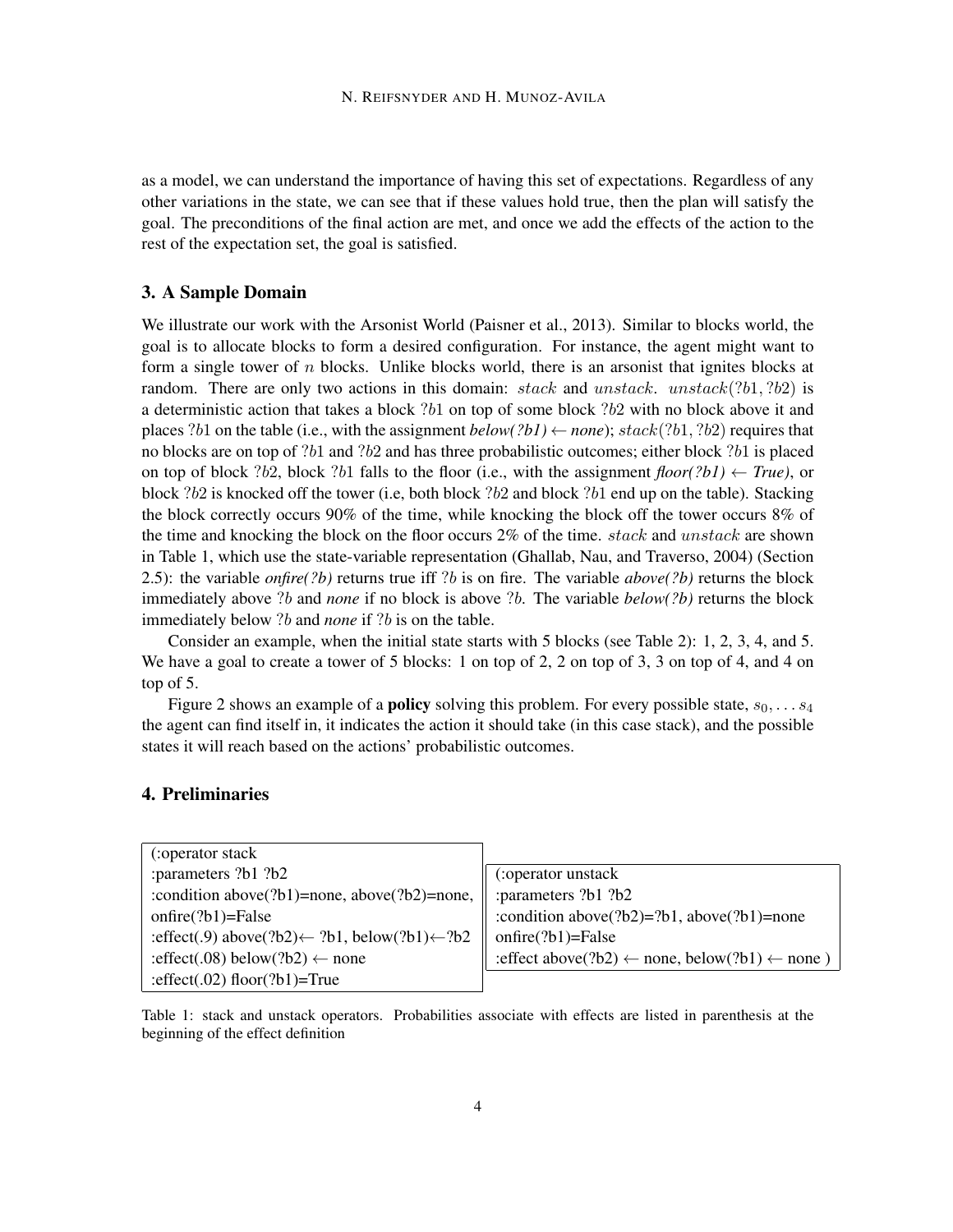(:Initial State {onfire : {1: False, 2: False, 3: False, 4: False, 5: False}} {floor : {1: False, 2: False, 3: False, 4: False, 5: False}} {above : {1: none, 2: none, 3: none, 4: none, 5: none}} {below : {1: none, 2: none, 3: none, 4: none, 5: none}} :Actions stack, unstack :Goals {above : {2: 1, 3: 2, 4: 3, 5: 4}}

Table 2: Planning problem, where there are 5 blocks enumerated 1 through 5. We use a compact representation for the state: we write "1:False", "2:False" in a table for onfire, instead of writing onfire(1) = False,  $onfire(2) = False, etc.$ 

This section provides intuition into the definitions of the basic terminology we use. For the formal definitions please refer to Appendix 1. We represent the states as a collection of variables  $V$ , that each take some constant but mutable value. A state  $s$  indicates the binding of the value  $s(v)$ of each variable  $v \in V$ . For instance, the variable  $s_0(above(1))$  returns the value *None* indicating no blocks on top of block 1 in the initial state.

As exemplified in Table 1, an operator is a 4-tuple *o=(name parameters precondition effect)*. The parameters are a collection of free variables, which are used to facilitate writing operators.<sup>1</sup> We denote free variables by using "?". For instance *?b1* denotes the free variable b1 (i.e., a block).



Figure 2: A policy for given state from Table 2 and operator definitions in Table 1.  $s_0$  is the initial state, and  $s_4$  is the terminal state that achieves the goals. T represents a terminal state at which the policy fails to achieve the goals. Actions are represented by the black dots.

The preconditions are a list of variable value pairs that must be true in the state for the operator to be applicable. For example, the condition *above(?b1)=none* means there must be no block above block ?b1. All conditions listed in the operator must be true for the operator to be applicable.

The effects are a list of variable assignments that take place when the operator is applied to a state. For example,  $above(?b2) \leftarrow ?b1$  indicates that ?b1 will be above ?b2 after the operator is applied (i.e. *s(above(?b2))* will return ?b1 after the operator is applied).

<sup>1.</sup> We call these free variables to distinguish them from the state variables.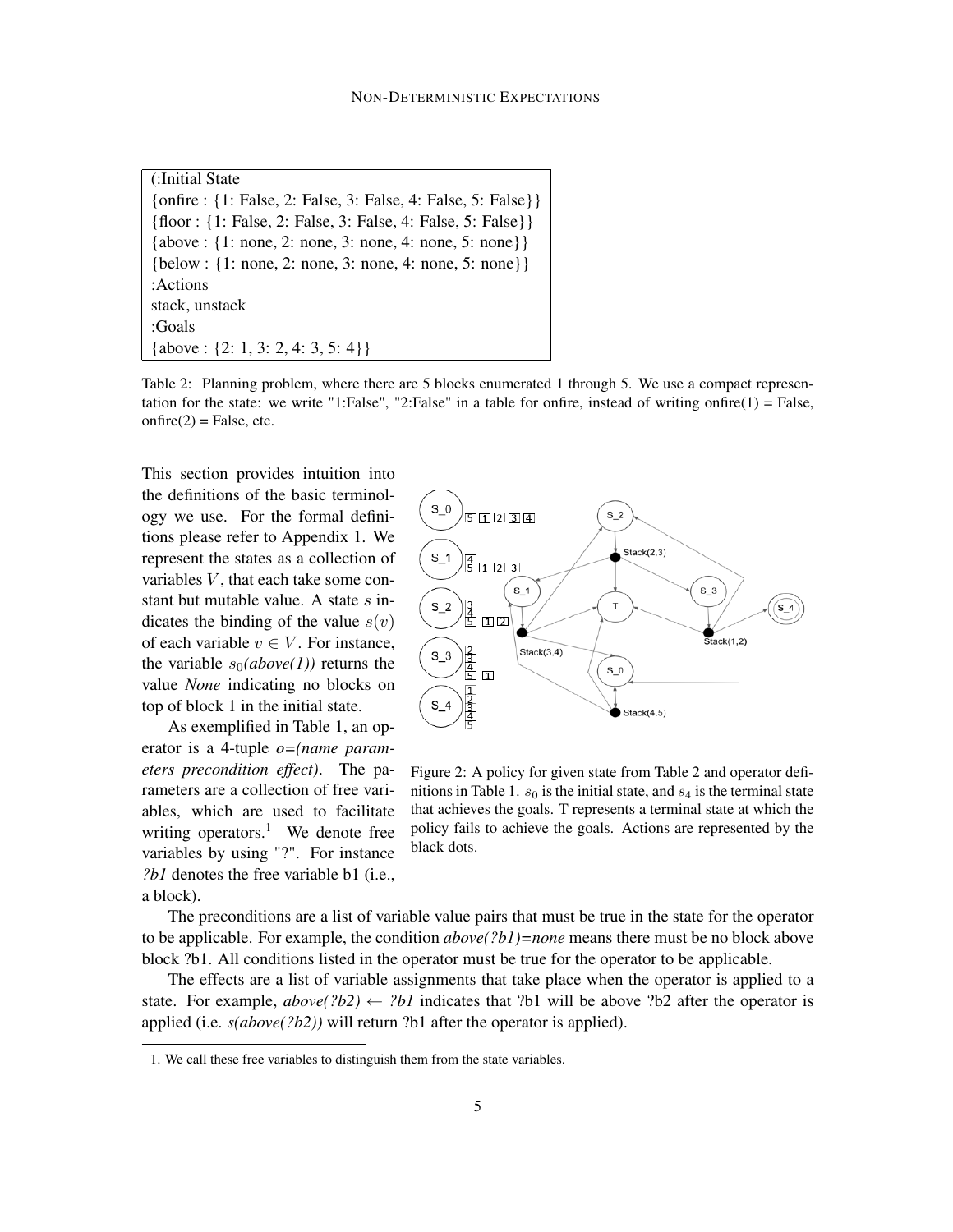

Figure 3: The expanded plan tree  $T_{\pi}$  used for calculating policy goal regression expectations. The numbers next to vertexes are the order that vertex is visited in our search.

The goals are a list of variable value pairs that must be true at the end of execution of solution  $\pi$  for  $\pi$  to be considered successful.

#### 5. Regression Policy Expectations

Since we are regressing over a policy which is a graph, we need to do some pre-processing mainly to ensure no infinite loops are encountered during the regression. To define regression on a policy π, we perform two steps: (1) Compute the plan tree  $T_\pi$  derived from π; and (2) Compute regression on  $T_{\pi}$  as a proxy for computing regression on  $\pi$ .

Constructing  $T_{\pi}$  is done by making the starting state  $s_0$  of  $\pi$  the root of  $T_{\pi}$ . Then starting with s<sub>0</sub>, we recursively add all children to  $T_{\pi}$  from  $\pi$ : if the node is a state s in  $\pi$ , it has as a single child, the action  $\pi(s)$ . If the node is an action  $\pi(s)$ , then its children are the states in  $ND(\pi(s), s)$ . To handle loops, any time an edge that points back to a node that is an ancestor, that path is not expanded again during the construction of  $T_{\pi}$  in that family (i.e. only from future descendants is this edge excluded, it could be expanded on a different path). Figure 3 shows the tree  $T_{\pi}$  obtained from the policy  $\pi$  (Figure 2). For details on the construction of  $T_{\pi}$ , see Appendix 2.

If a state s occurs more than once in  $T_{\pi}$ , then we define the expectations for s to be the expectations for the first time s is listed in the topological sort of  $T_{\pi}$  (Cormen et al., 2001) (Section 22.4). Informally, it selects the one closest to the initial state, which is the one that includes all possible paths from the state to a terminal state. For instance, in Figure 3,  $s_0$  occurs multiple times and the one selected is the root,  $s_{0_0}$ .

#### 5.1 Computing Expectations

Informally, the agent computes the expectations for a state by regressing the goals and necessary conditions to reach them. This is done by having each node take the expectations of all its children modified by the probability of reaching each child, then adding in the preconditions of its own action. The expectations of the leaf nodes are either the goals with 100% probability if they are a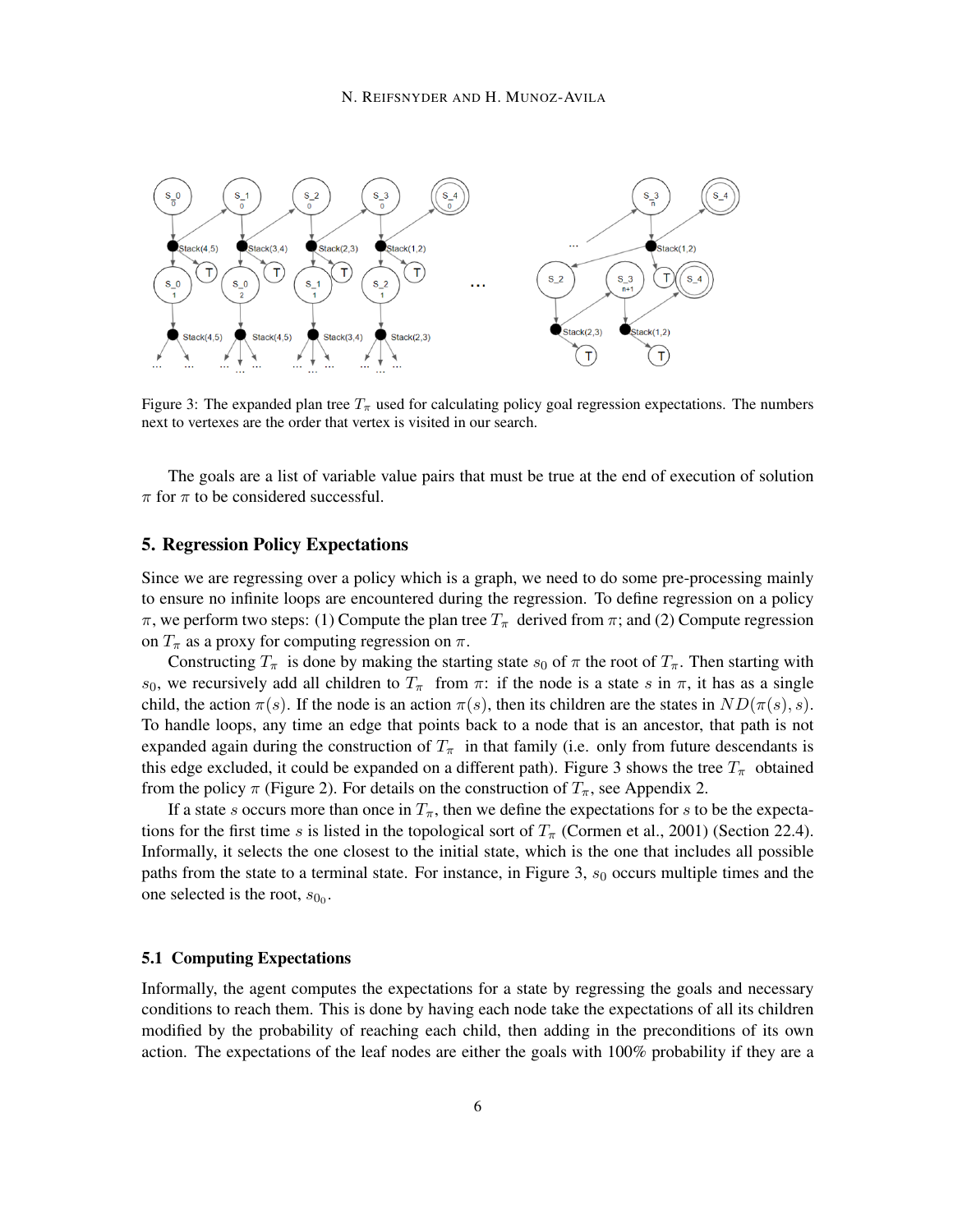goal state, or  $\varnothing$  with 100% if it is a non goal terminal state. The  $\varnothing$  expectation denotes a failed execution. This means each set of expectations is a list of variable value pairs, with an associated probability. The probability is thus representative of how important that specific variable value pair is to the overall success of the agent. For example, in Figure 4 the two children states B and C have two different variable bindings for v (b and c respectively). When regressed back to the parent state A, their probabilities are cut in half to represent the probability that specific binding is needed. Then the preconditions for A's action are added in, and we are left with the final expectation set for state A. Appendix 3 provides all the formal details.

#### 5.2 Properties



Figure 4: An Example of Regressing a set of expectations from 2 children nodes to the parent.

In Appendix 4 we formally state and prove the following properties: (1) Our procedure will result in a unique  $T_{\pi}$  for any given policy  $\pi$ . (2) The size of  $T_{\pi}$  is polynomial on the size of the policy (i.e., number of states plus number of state-action transitions). (3)  $T_{\pi}$  subsumes all other trees  $T'$  derived from  $\pi$ . A tree  $T'$  is derived from  $\pi$  by expanding on the states and actions in the same way as when constructing  $T_{\pi}$ , however depending on the order of nodes expanded, you can end up with a tree  $T'$  whose structure is different. The subsumption property states that for every complete path  $P'$  in

T', if we compute the expectation for the first occurrence of any state s in P',  $X_{(T',s)}$ , then there is a complete path P in  $T_\pi$  such that for the first occurrence of state s in P, the expectations for  $T_\pi$ ,  $T'$ , and  $\pi$  are the same.

Theorem 1 guarantees that expectations are well defined since they are generated from a unique plan tree  $T_{\pi}$ . Theorem 2 implies that the procedure constructing  $T_{\pi}$  runs in polynomial time on the size of  $G(\pi)$ . Theorem 3 implies that goal regression on  $T_{\pi}$  accurately calculates goal regression over  $\pi$  since  $T_{\pi}$  subsumes all possible complete paths in  $\pi$ 

#### 6. Monitoring Policy Execution

For Policy Regression we need to take into account the probability distribution of the values of a variable. To do so, we detect discrepancies in an observed state s as follows: Let  $X_{(\pi, s)}(v)$  be a function that represents the expectations for variable v. By definition,  $X_{(\pi,s)}(v)$  is a probability distribution for all values that v may take. For example, in Figure 4,  $X_{(\pi,A)}(v) = \{v = b(0.5), v = 0\}$  $c(0.5)$ . We add the probabilities of values that are not equal to value of v in the observed state,  $s(v)$ :  $P = 1 - (\sum_{s(v) \neq c', (c', p) \in X_{(\pi, s)}(v)}(p) + Pr(X_{(\pi, s)}(\emptyset))$ . The term  $Pr(X_{(\pi, s)}(\emptyset))$  is the probability we will end in a terminal non goal state from the current state  $s$ . Thus,  $\tilde{P}$  indicates the probability the agent will still succeed depending on the value of  $s(v)$ . A domain-specific parameter,  $\delta$ , is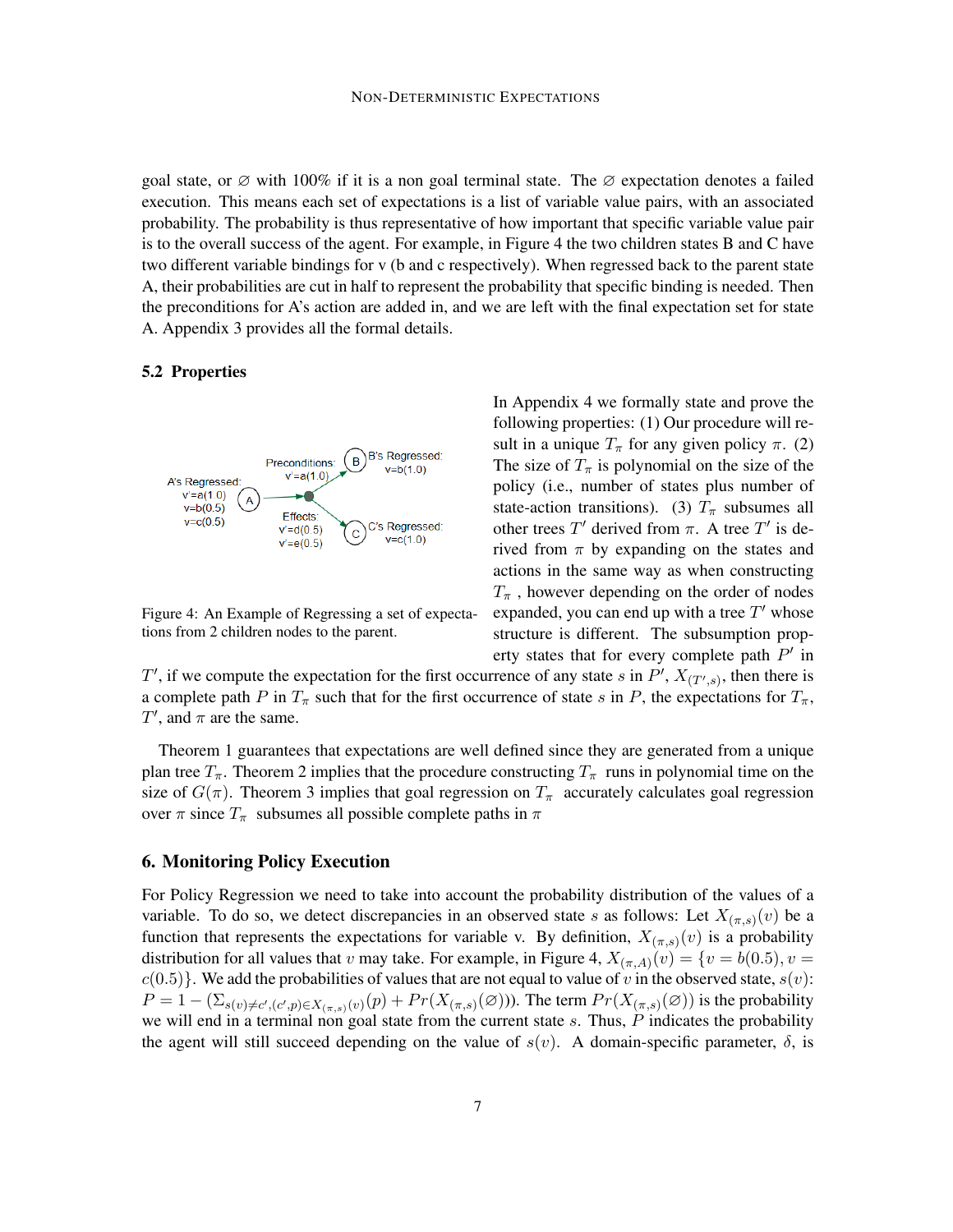needed to trigger a discrepancy. We say that a discrepancy occurs if  $P < \delta$ . In our experiments, we set  $\delta = 0.5$  as a threshold as it denotes that the execution of the policy is more likely to fail than succeed.

Since policies choose an action based on the current state the agent is in, we need to relax the notion of policy by slightly modifying how an agent chooses its actions when executing a policy  $\pi$ . If we continue to base action decision off of the entire state, we render the expectations moot, because as soon as any deviation occurs the policy will fail; it will encounter a state s that is not defined in the policy. There are times that values in the state will change that don't affect the progress of the agent: when the expectations are met; since the expectations are a subset of  $s$ , it is possible to visit a state s' such that:  $s \neq s'$  but the expectations are a subset of s' and therefore s' meets the expectations. To handle this, we use the expectation sets themselves to identify the states and choose actions with the policy.

Since we are computing the necessary conditions for the policy to succeed with a probability  $P$ , any state matching the expectation set will succeed with a probability  $P$ . Since we are weakening the notion of a state in a policy, namely, requiring only a subset of the state's atoms to be true, a few things can happen. It is possible for multiple sets of expectations to hold true at any given point in execution. We handle this in two steps: (1) Because we know the set of states  $ND(a, s)$  the agent could be in after taking an action  $a$  from state  $s$ , we narrow our choices to that set. (2) If there is more than one state  $s' \in ND(a, s)$  for which the expectations are satisfied, we choose the state where the probability  $P$  of succeeding is the highest.

When executing a policy  $\pi$  in an state s, the agent executes  $\pi(s)$  and reaches a state s'. It is possible that this state s' doesn't match any of the successor states defined in the policy  $\pi$  (i.e.,  $s' \notin ND(\pi(s), s)$ . If the expectations  $X_{\pi, s''}$  for any successor state  $s'' \in ND(\pi(s), s)$  are met, then  $\pi(s'')$  can be applied as in (1) and (2) above.

#### 7. Empirical Evaluation

In our experiments, we compared 4 expectation types: Immediate, Informed, policy regression without goals (regressing beginning with an empty set) and regressing when the goals are known (in the figures we call it G-Regression).<sup>2</sup> Immediate and Informed are defined in Dannenhauer, Munoz-Avila, and Cox (2016); succinctly, Immediate expectations check the preconditions of the next action  $a$  to execute in the current state  $s$  and their effects. Because we are dealing with probabilistic domains, we modified them to check for the resulting state  $s'$ ,  $s' \in ND(a, s)$  holds. Informed expectations accumulate forward the effects of all actions executed so far. In the case of probabilistic domains, each executed action commits to one of its ND effects. This effect is the one we accumulate forwards.

For planning, we implemented a probabilistic domain-configurable planner as described in Kuter and Nau (2005). The policies generated were solutions for the domain with probability  $\rho$ . Aside from the different expectations, the agent was the same: it has a simple module that given a

<sup>2.</sup> A situation where goals are not known is when HTN planning techniques are used to generate the policies. In HTN planning tasks not goals are used to specify the problems Erol, Hendler, and Nau (1996). Tasks does not necessarily map to atoms in the state.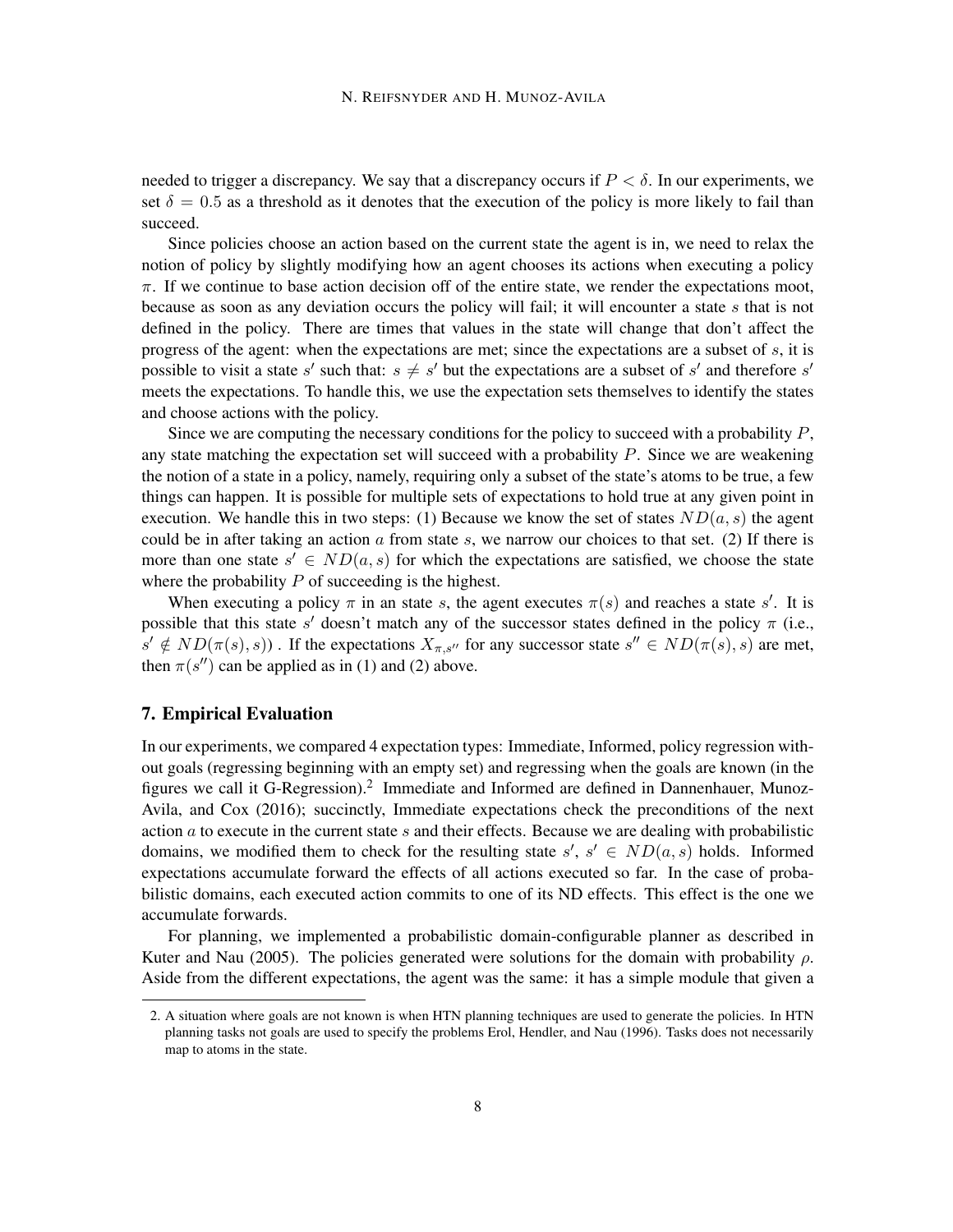discrepancy, it always generates the goal based on a mapping from discrepancies to goals  $d \rightarrow q$ . The performance metric is the same as in Dannenhauer, Munoz-Avila, and Cox (2016): the cost of the executed plan until a terminal state is reached (see below for a description of the cost function). At that point we check if the goals are satisfied; if they are not the execution is considered a failure.

The first domain is a variant of the Arsonist domain (Paisner et al., 2013), which is itself a modified version of Blocks World. The goal is to make a tower of 10 blocks. There is an arsonist that is arbitrarily setting blocks on fire (i.e., a block on fire is an exogenous event). The cost of a problem is the accumulated number of actions where a block that ends in our tower is on fire (each block adds 1 point for every action taken while it's on fire. The possible actions for the agent in the Arsonist domain are the usual stack and unstack, both requiring the block not to be on fire. When there is a discrepancy because a block is on fire, the agent triggers a goal to remove the fire. Afterwards the agent continues achieving the goal. In our variant, actions have probabilistic effects: stacking a block on top of another block has the same probabilistic outcomes as in Table 1: stacking the block correctly occurs 90% of the time, while knocking the block off the tower occurs 8% of the time and knocking the block on the floor occurs 2% of the time. A failure occurs if any block in the tower is on fire or if the tower is not 10 blocks tall when the agent finishes executing actions. Our planner created a policy successful with probability  $\rho = .83$ 



Figure 5(a) compares accumulated costs between Immediate, Informed, Regression and G-Regression. Informed Ex-



pectations had the highest cost. This is because blocks were allowed to burn until they were taken to stack onto the tower; the agent using Informed Expectations had no way of knowing which blocks it would eventually use. Policy Regression and Immediate Expectations performed similarly to one another. They have lower costs because their expectations have no knowledge of previously stacked blocks, and thus do not know if the last stack action knocked a block off the tower. Therefore they both perform the 10 stack actions necessary and then terminate, regardless of if the tower holds 10 blocks or not. Policy Regression and Immediate Expectations had near 100% failure rates (as seen in Figure 5(b)), due to the same lack of knowledge in the expectations. (i.e., at some point a block is knocked off and was never re-stacked, or a final block was on fire). G-Regression had a cost well below informed Expectations, and a failure rate of 17%. This is because it infers the knowledge of which blocks it would eventually use in the tower (i.e., by knowing which blocks would be in the final tower from the goals) and could put the fires out immediately. The 17% failure rate is the inherent probability of ending in a non goal terminal state based on the probabilistic outcomes of the actions (i.e., a block was knocked to the floor and thus the tower could never be fully built).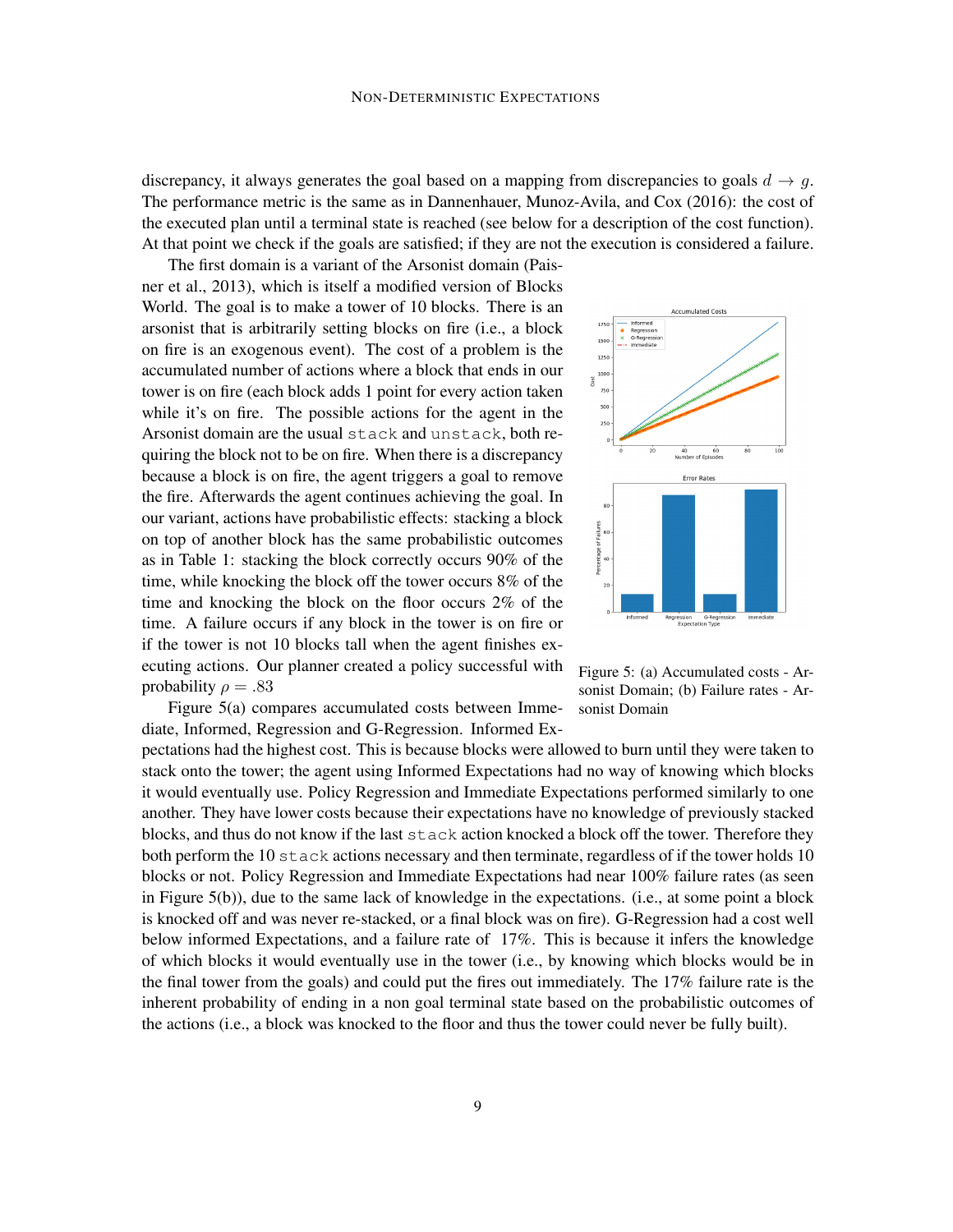The second domain is a probabilistic version of Marsworld (Dannenhauer, Munoz-Avila, and Cox, 2016), which is itself a variant of Mudsworld presented in Molineaux and Aha (2014). In this domain the agent navigates a  $N \times N$  grid seeking to turn on 3 randomly placed beacons (we use  $N = 10$ ). The agent can take actions to move forward, backward, up, or down. We added probabilistic outcomes: each movement action had a .9% chance to move successfully, or a .1% chance to take the counter-clockwise direction (e.g., the action forward could result in moving up). The agent also has a finite fuel resource that is required by and used by the actions. Once the agent runs out of fuel, we say the agent has reached a non-goal terminal state (i.e., a "dead end"). For this domain, our planner created a successful policy with probability  $\rho = .81$ 



Figure 6: (a) Accumulated costs - Marsworld Domain; (b) Failure rates - Marsworld Domain

Like in Dannenhauer and Munoz-Avila (2015), there are two exogenous events that were not planned for: first, the agent might get stuck in mud, requiring replanning to get unstuck. Once unstuck, the agent continues seeking to turn on the beacons. Each spot within the grid has a 10% chance of turning into mud. Only tiles adjacent to the agent can turn into mud. Second, beacons might turn off due to external factors. There is a 5% chance after each action is taken by the agent for a lit beacon to be turned off. When the discrepancy is detected, the agent generates a policy to turn on the beacon (the relight action can be taken from anywhere on the grid) and complete the rest of the problem. All actions have a cost of 1, with the exception of unstuck which costs 5. Fuel consumption matches the cost of the action.

Figure 6(a) shows the accumulated costs to turn on the 3 beacons. Informed Expectations had the largest action cost to turn on the 3 beacons. This is due to the fact that the plan including Informed Expectations had no ability to avoid the mud patches; so it frequently needs to perform the unstuck action. Immediate, Regression, and G-Regression expectations take into account preconditions of future actions. Since the movement actions have preconditions of the spot being clear (i.e., without mud), a discrepancy is triggered if a necessary

tile turns to mud. G-Regression has a slightly higher action cost compared to Policy Regression and Immediate Expectations but as shown in Figure 6(b), Policy Regression and Immediate expectations had extremely high failure rates. This means the agent reached a terminal state without all 3 beacons having been turned on. They don't check for the persistence of effects from previous actions taken by the agent. Goal Regression Expectations triggers a discrepancy if a Beacon is turned back off..

## 8. Related Work

Goal regression determines the minimal preconditions needed to execute a plan Reiter (1991) and has been used for plan reuse Veloso and Carbonell (1993). Goal regression has also been used to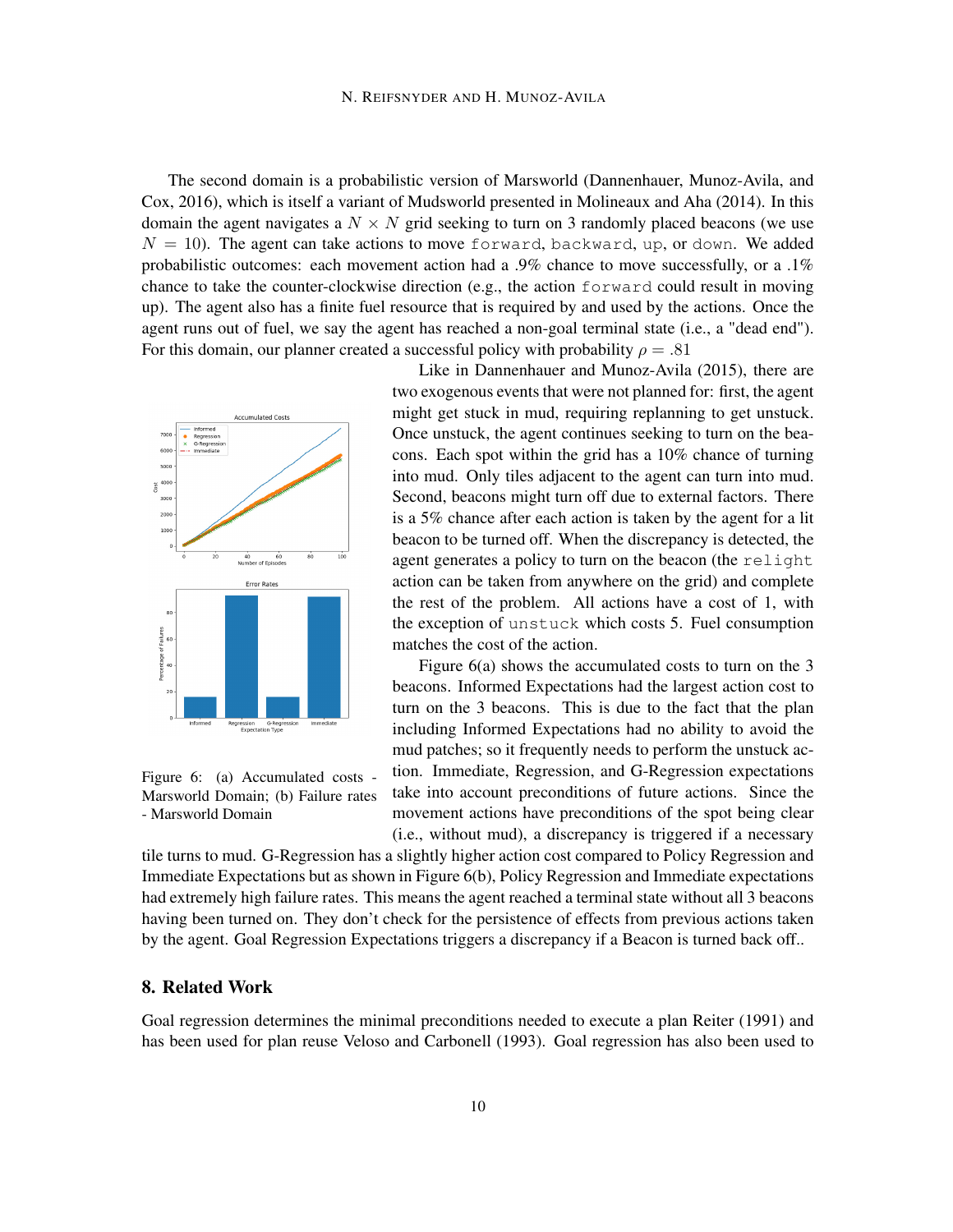avoid unnecessary replanning Fritz and McIlraith (2007), further extended for dealing with unexpected events in Fritz and McIlraith (2009b), and subsequently for domains with random variables such as the price of the stock market Fritz and McIlraith (2009a). All these works assume solutions to planning problems to be a sequence of actions unlike policies in our work.

For FOND planning, goal regression has been used to bias the policy generation process Ramirez and Sardina (2014). Goal regression plays a central role in the PRP planner Muise, McIlraith, and Beck (2012); it incrementally builds a solution policy by aggregating so-called weak plans: sequences of actions from the start state to a goal state. Goal regression is applied on the weak plans to generate the necessary conditions needed to generate that weak plan. This was further extended to deal with conditional effects computed over the weak plans Muise, McIlraith, and Belle (2014). Whereas in these works regression is performed over action sequences (i.e., the weak plans), in our work we are defining regression for on fully formed policies.

## 9. Conclusions

We introduce Policy Regression Expectations, which is defined based on the possible trajectories backwards from the terminal states. We also introduce the notion of execution policy enabling continuing execution even when a state visited doesn't match any of the policy's states but match their expectations. We report on a comparative study of policy regression versus immediate and informed expectations adapted for probabilistic domains, and to policy regression without goals expectations. We performed experiments on the Arsonist and the Marsworld domain. Goal Regression and Informed expectations are the only ones guaranteeing the agent to reach a terminal state without failures (i.e., goals are achieved). However, informed expectations do so by having the higher costs than Goal Regression expectations.

For future work, we plan to explore situations where the probability distributions of the ND effects are unknown and statistical learning techniques are used to learn these distributions online. The challenge in that context is that the agent will be operating with (possibly poor) approximations of the probability distributions. This will require the agent to also reason with confidence levels of its own expectations.

## Acknowledgements.

This research was supported by ONR under grants N00014-18-1-2009 and N68335-18-C-4027 and NSF grant 1909879.

#### References

Aha, D. W. 2018. Goal reasoning: foundations emerging applications and prospects. *AI Magazine*.

- Cormen, T.; Leirson, C.; Rivest, R.; and Stein, C. 2001. *Introduction to Algorithms*. MIT Press.
- Cox, M. T., and Ram, A. 1999. Introspective multistrategy learning: On the construction of learning strategies. *Artificial Intelligence* 112(1-2):1–55.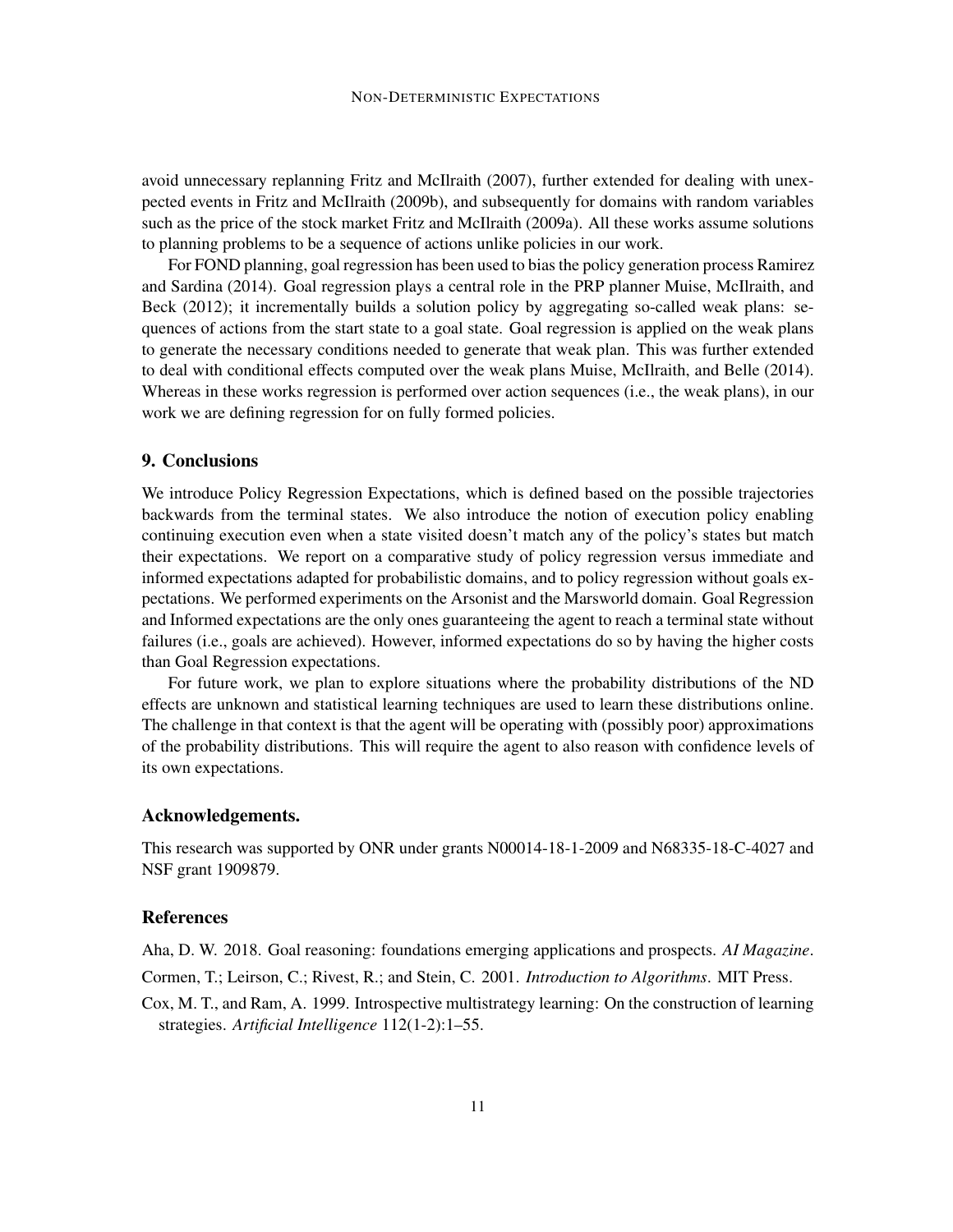- Cox, M. T.; Dannenhauer, D.; and Kondrakunta, S. 2017. Goal operations for cognitive systems. In *AAAI*, 4385–4391.
- Cox, M. T. 2007. Perpetual self-aware cognitive agents. *AI magazine* 28(1):32.
- Dannenhauer, D., and Munoz-Avila, H. 2015. Raising expectations in gda agents acting in dynamic environments. In *IJCAI*, 2241–2247.
- Dannenhauer, D.; Munoz-Avila, H.; and Cox, M. T. 2016. Informed expectations to guide gda agents in partially observable environments. In *IJCAI*, 2493–2499.
- Dannenhauer, D. 2018. *Self Monitoring Goal Driven Autonomy Agents*. Ph.D. Dissertation, Lehigh University.
- Erol, K.; Hendler, J.; and Nau, D. S. 1996. Complexity results for hierarchical task-network planning. *Annals of Mathematics and Artificial Intelligence (AMAI)* 18:69–93.
- Fox, M.; Gerevini, A.; Long, D.; and Serina, I. 2006. Plan stability: Replanning versus plan repair. In *ICAPS*, volume 6, 212–221.
- Fritz, C., and McIlraith, S. A. 2007. Monitoring plan optimality during execution. In *ICAPS*, 144–151.
- Fritz, C., and McIlraith, S. 2009a. Computing robust plans in continuous domains. In *Nineteenth International Conference on Automated Planning and Scheduling*.
- Fritz, C., and McIlraith, S. A. 2009b. Generating optimal plans in highly-dynamic domains. In *Proceedings of the Twenty-Fifth Conference on Uncertainty in Artificial Intelligence*, 177–184. AUAI Press.
- Ghallab, M.; Nau, D. S.; and Traverso, P. 2004. *Automated Planning: Theory and Practice*. Morgan Kaufmann.
- Gregg-Smith, A., and Mayol-Cuevas, W. W. 2015. The design and evaluation of a cooperative handheld robot. In *Robotics and Automation (ICRA), 2015 IEEE International Conference on*, 1968–1975. IEEE.
- Kuter, U., and Nau, D. S. 2005. Using domain-configurable search control for probabilistic planning. In *National Conference on Artificial Intelligence (AAAI)*, 1169–1174.
- Mason, G. R.; Calinescu, R. C.; Kudenko, D.; and Banks, A. 2017. Assured reinforcement learning for safety-critical applications. In *Doctoral Consortium at the 10th International Conference on Agents and Artificial Intelligence*. SciTePress.
- Molineaux, M., and Aha, D. W. 2014. Learning unknown event models. In *AAAI*, 395–401.
- Molineaux, M.; Klenk, M.; and Aha, D. W. 2010. Goal-Driven Autonomy in a Navy Strategy Simulation. In *AAAI*.
- Molineaux, M.; Kuter, U.; and Klenk, M. 2012. Discoverhistory: Understanding the past in planning and execution. In *Proceedings of the 11th International Conference on Autonomous Agents and Multiagent Systems-Volume 2*, 989–996. International Foundation for Autonomous Agents and Multiagent Systems.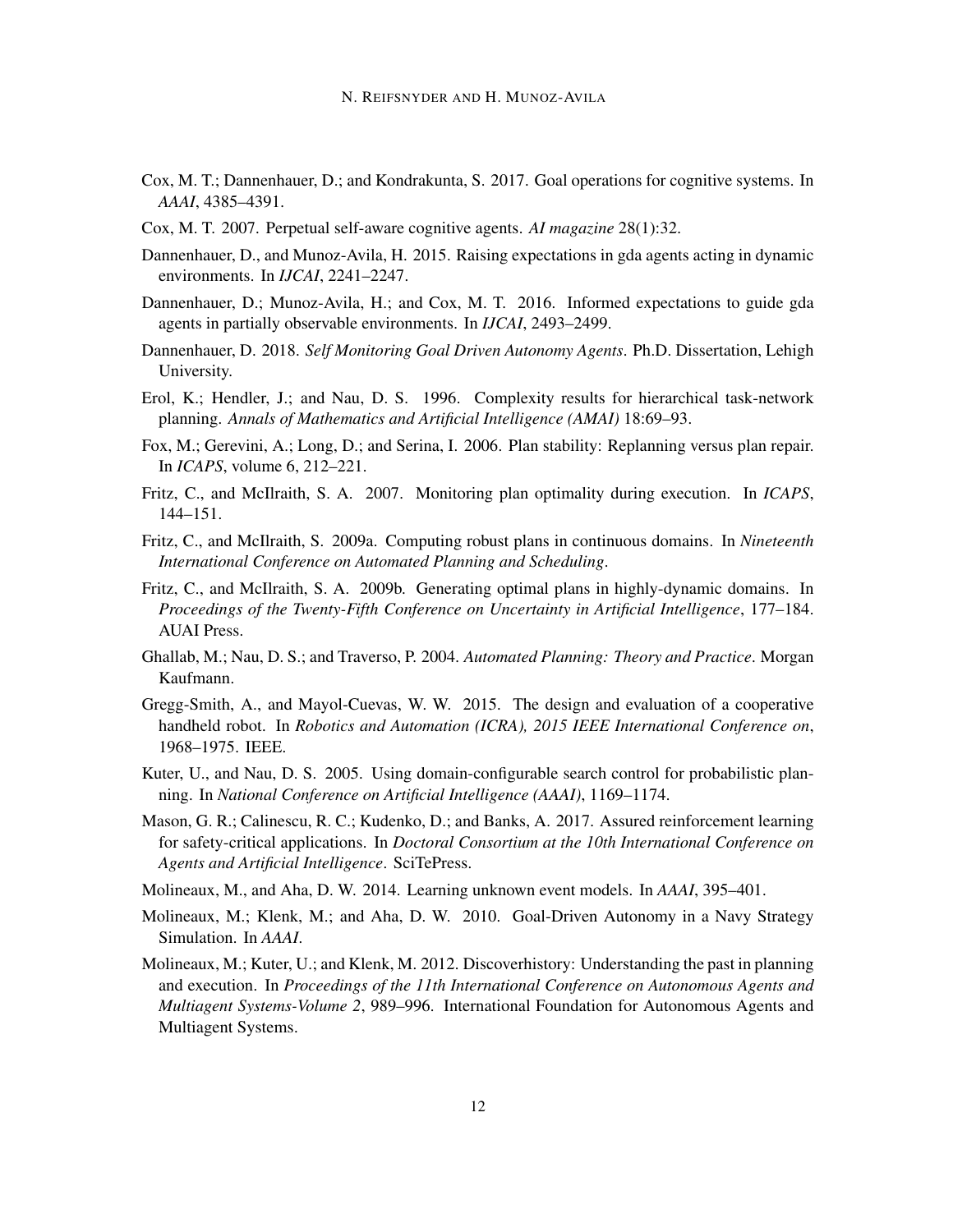- Muise, C. J.; McIlraith, S. A.; and Beck, C. 2012. Improved non-deterministic planning by exploiting state relevance. In *Twenty-Second International Conference on Automated Planning and Scheduling*.
- Muise, C.; McIlraith, S. A.; and Belle, V. 2014. Non-deterministic planning with conditional effects. In *Twenty-Fourth International Conference on Automated Planning and Scheduling*.
- Muñoz-Avila, H.; Jaidee, U.; Aha, D.; and Carter, E. 2010. Goal-Driven Autonomy with Case-Based Reasoning. In *Case-Based Reasoning. Research and Development*. Springer. 228–241.
- Munoz-Avila, H.; Dannenhauer, D.; and Reifsnyder, N. 2019. Is everything going according to plan? - expectations in goal reasoning agents. In *Proceedings of AAAI-19*.
- Paisner, M.; Maynord, M.; Cox, M. T.; and Perlis, D. 2013. Goal-driven autonomy in dynamic environments. In *Goal Reasoning: Papers from the ACS Workshop*, 79.
- Pollock, J. L. 1998. The logical foundations of goal-regression planning in autonomous agents. *Artificial Intelligence* 106(2):267–334.
- Ramirez, M., and Sardina, S. 2014. Directed fixed-point regression-based planning for nondeterministic domains. In *Twenty-Fourth International Conference on Automated Planning and Scheduling*.
- Reiter, R. 1991. The frame problem in the situation calculus: A simple solution (sometimes) and a completeness result for goal regression. In Lifschitz, V., ed., *Artificial Intelligence and Mathematical Theory of Computation: Papers in Honor of John McCarthy, (Ed.)*. Academic Press.
- Veloso, M. M., and Carbonell, J. 1993. Derivational analogy in PRODIGY: Automating case acquisition, storage and utilization. *Machine Learning* 10(3):249–278.
- Warfield, I.; Hogg, C.; Lee-Urban, S.; and Munoz-Avila, H. 2007. Adaptation of hierarchical task network plans. In *FLAIRS conference*, 429–434.

### Appendix 1. Preliminaries

A state s is a mapping  $s: V \to C$ , instantiating each variable to a constant. S denotes the collection of all states. A partial function  $f : V \to C$ , is mapping a subset of V, denoted by  $V_f$ , such that for each  $v \in V_f$ ,  $f(v) \in C$ . If  $v \in V - V_f$ , then  $f(v)$  is undefined. A goal is a partial mapping  $G: V \to C$ . Any solution  $\pi$  is correct if for every  $v \in V_G$ ,  $s(v) = G(v)$  (s a terminal state of  $\pi$ ).

An action is a  $a = (name^a, pre^a, Eff^a)$  triple where  $pre^a$  is a partial mapping  $pre^a: V \rightarrow C$ .  $Eff<sup>a</sup>$  is a finite set of possible effects and a probability distribution among these effects. Specifically, if  $Eff^a = \{ (eff^a_{s_1}, P^a_{s_1}) \dots (eff^a_{s_k}, P^a_{s_k}) \}$ , then each  $eff^a_{s_i}$  is a partial mapping  $eff^a_{s_i}$ :  $V \nightharpoonup C$  and  $P_{s_i}^a$  is the probability that the outcome of a is  $eff_{s_i}^a$ . An operator is a lifted action (see Table 1 for examples). Applying  $eff_{s_i}^a$  to a state s, results in a state  $s_i$  defined as follows: (1) If  $v \in V_{eff_{s_i}}$  then  $s_i(v) = eff_{s_i}^a(v)$ . (2) If  $v \notin V_{eff_{s_i}}$  then  $s_i(v) = s(v)$  (i.e., the variable's value remains unchanged).

A planning problem  $P$  is defined as a triple  $(s_0, A, G)$ , indicating the initial state, the actions and the the goals respectively. A policy  $\pi : S \to A$ , a partial mapping from the possible states in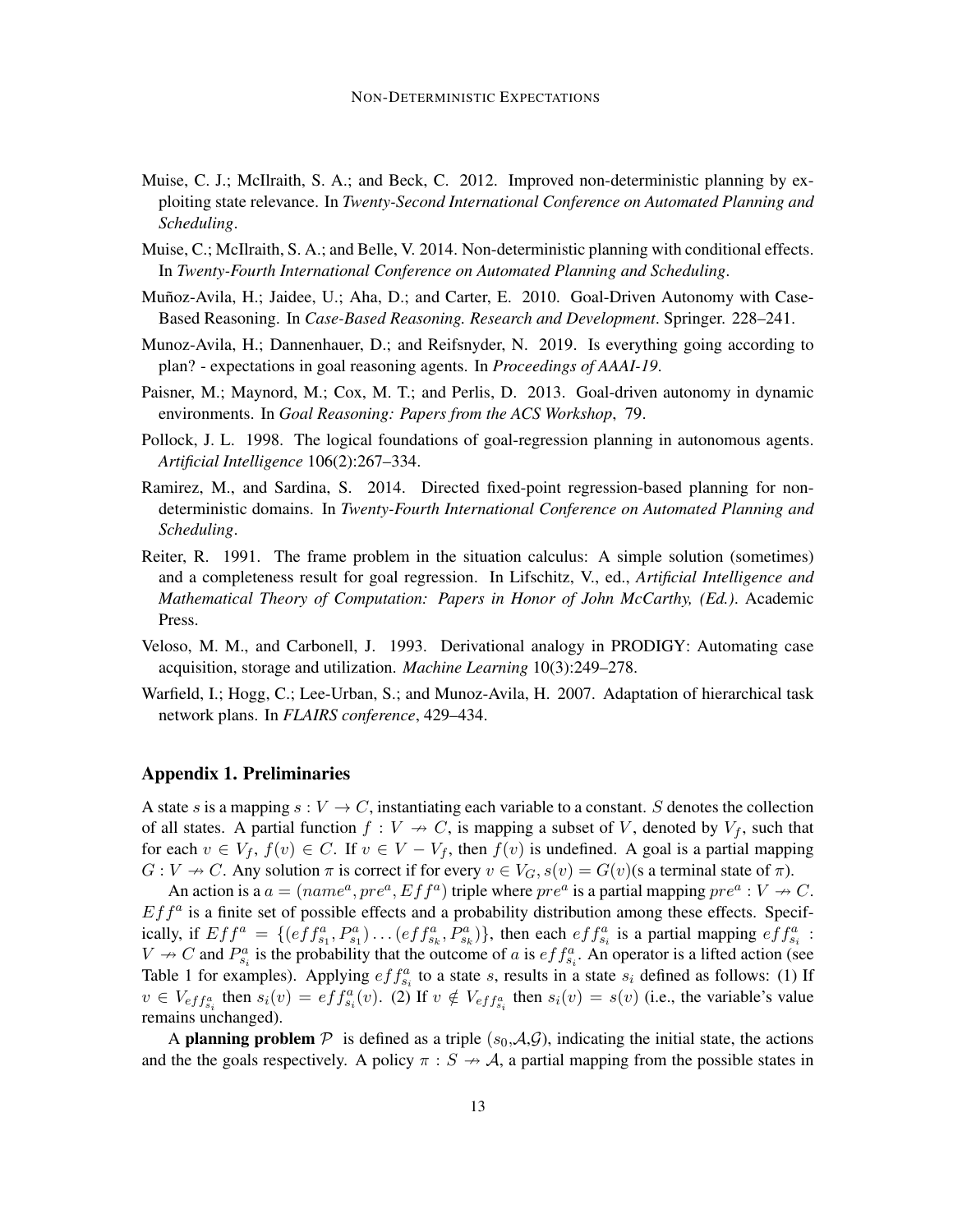the world S to actions A. A policy  $\pi$  is a solution to P with probability  $\rho \in (0,1]$  if when  $\pi$  is executed from  $s_0$  it reaches a state s satisfying G with probability  $\rho$ . Figure 2 is an example of an policy to the problem defined by Table 2 using the operators in Table 1.

#### Appendix 2. Constructing the Plan Tree  $T_{\pi}$

We construct the **Plan Tree**  $T_{\pi} = (V_T, E_T)$  with root  $s_0$  for  $G(\pi) = (V_{\pi}, E_{\pi})$  as shown in Algorithm 1. The initial call is: CONSTRUCTTREE( $G(\pi)$ ,  $s_0$ ,  $\emptyset$ ) and  $E_T = V_T = \emptyset$  holds.

| Algorithm 1 |                                                                      |
|-------------|----------------------------------------------------------------------|
|             | 1: <b>procedure</b> CONSTRUCTTREE( $G(\pi), \alpha$ , <i>Edges</i> ) |
| 2:          | for $e = (\alpha, \alpha') \in G(\pi)$ and $e \notin Edges$ do       |
| 3:          | $E_T = E_T + e$                                                      |
| 4:          | $V_T = V_T + \alpha + \alpha'$                                       |
| 5:          | if $e$ is a branching edge then                                      |
| 6:          | $Edges = Edges + e$                                                  |
| 7:          | $ConstructTree(G(\pi), \alpha', Edges)$                              |
| 8:          | else                                                                 |
| 9:          | $ConstructTree(G(\pi), \alpha', Edges)$                              |

The *Edges* parameter in *ConstructTree* accumulates all **branching edges**, that is, edges of the form:  $(\alpha, v_1) \dots (\alpha, v_m)$  (i.e., two or more edges starting from the same source  $\alpha$ ), observed while constructing  $T_{\pi}$ . Edges is used so that the algorithm traverses any branch,  $(\alpha, v_k)$ , at most once on each path explored. This prevents any infinite loops from forming while also ensuring that all paths from the starting state to a terminal node are accounted for. *ConstructTree* iterates through all edges in  $G(\pi)$  with source  $\alpha$  that are not present in Edges, adding each edge e to  $E_T$  and its source and end vertices,  $\alpha$  and  $\alpha'$ , into  $V_T$  (Steps 3 and 4). If e is a branching edge (Step 5), it is added to Edges (Step 6), and  $T_{\pi}$  is recursively built from e's end,  $\alpha'$  (Step 7). If e is not a branching edge, the algorithm is recursively called from  $\alpha'$  (Step 9).

Figure 3 showcases a resulting plan tree for  $G(\pi)$  in Figure 2. An example of an expanded branching edge is the edge  $e = (stack(4,5), s_{0_1})$ . We again expand the subtree rooted at  $s_{0_1}$  and point the edge from  $stack(4, 5)$  to the new subtree. Edge e is left out of this new subtree. When looking at the right of Figure 3, we can see a pruned tree that ends in the terminal nodes. The edge  $e_b = (stack(1, 2), S_2)$  is the last back edge to be expanded on this path, as the back edges  $e_1 = (stack(2,3), S_1)$  and  $e_2 = (stack(1,2), S_2)$  have been pruned on the path following  $e_b$ .

## Appendix 3: Regression Expectations with Three Composite Operators

We introduce three composite operators that are used to define goal regression precisely. Specifically, they propagate backwards conditions on  $T_{\pi}$ .

We define  $D = A \ominus B$ , for  $A : V \rightarrow C$  and  $B : V \rightarrow C$  as a partial function  $D : V \rightarrow C$ defined as follows: (1) If  $v \in V_A - V_B$  then  $D(v) = A(v)$ . (2) For all other variables D is undefined: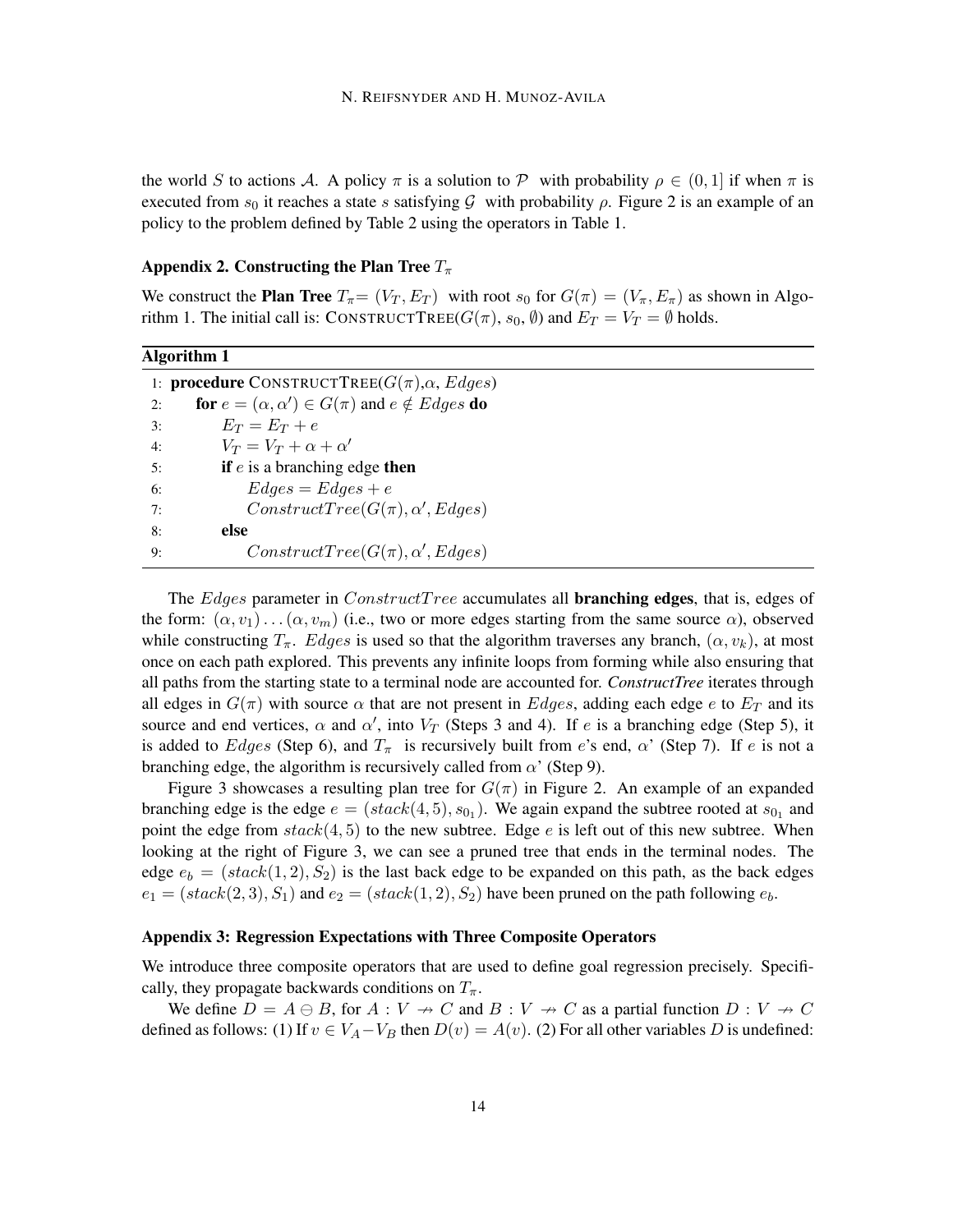$V_D = V_A - V_B$ . Informally,  $A \ominus B$  takes two partial functions, and creates a new partial function that is defined for all variables from  $A$  which are not defined in  $B$ , and keeps the values from  $A$ .

We define  $D = A \oslash k$ , for  $A: V \nrightarrow 2^{C \times [0,1])}$  and  $k \in \mathbb{Z}_+$  as a partial function  $D: V \nrightarrow 2^{C \times [0,1]}$ defined as follows: (1) if  $v \in V_A$ : for every  $(c, p) \in A(v)$ , then  $(c, p * k) \in D(v)$ . (2) For all other variables, D is undefined (i.e.,  $V_D = V_A$ ) Informally,  $A \oslash k$  takes the partial function A and multiplies all probabilities in its probability distribution of constants from variables by the probability  $k$  (which is in the range [0,1]).

We define  $D = A \otimes B$ , for  $A: V \rightarrow 2^{C \times [0,1]}$  and  $B: V \rightarrow 2^{C \times [0,1]}$  as a partial function  $D: V \to 2^{C \times [0,1]}$  defined as follows: (1) If  $v \in V_B - V_A$  then  $D(v) = B(v)$ . (2) If  $v \in V_A - V_B$ then  $D(v) = A(v)$ . (3) If  $v \in V_A \cap V_B$ : (a) For every  $(c, p) \in A(v)$  where  $(c, p') \notin B(v)$ ,  $(c, p) \in D(v)$ . (b) For every  $(c, p) \in B(v)$  where  $(c, p') \notin A(v)$ ,  $(c, p) \in D(v)$ . (c) For every  $(c, p) \in A(v)$  where  $(c, p') \in B(v)$ ,  $(c, p + p') \in D(v)$ . (4) For all other variables D is undefined:  $V_D = V_A \cup V_B$ . Informally,  $A \otimes B$  takes two partial functions, A and B, and aggregates the values for all variables from both  $A$  and  $B$ . When a value for a variable in both  $A$  and  $B$  share a constant, we add the probabilities together.

Example. These three operators are combined to regress the expectations shown in Figure 4. In the figure, an operator is applied to a state A. The operator has a single precondition,  $\{v' : (a, 1.0)\}$ and two ND effects, each with a probability 0.5:  $v' = d$  and  $v' = e$ , reaching states B and C respectively. First we use  $\ominus$  to subtract out the preconditions of the action from the children node expectations, i.e.,  $reg'_B = reg_B \ominus pre^A = \{v : (b, 1.0)\}$  and  $reg'_C = reg_C \ominus pre^A = \{v : (c, 1.0)\}$ Then we use  $\oslash$  to scale the expectations by how many children there are, i.e  $reg_B'' = reg_B' \oslash$  $2 = \{v : (b, .5)\}\$  and  $reg_C'' = reg_C' \oslash 2 = \{v : (c, .5)\}\$ . Lastly, we use  $\otimes$  to aggregate the the modified children expectations and the preconditions to calculate the parents expectations, i.e.,  $reg_A = pre_A \otimes reg''_B \otimes reg''_C = \{v' : (a, 1.0), v : (b, .5), v : (c, .5)\}.$ 

We define regression expectations,  $NX_{regress(\pi,s)}^{pol}$ , for a policy,  $\pi$  as  $NX_{regress(\pi,s)}^{pol} = reg_s^{pol}$ . The variable  $reg_s^{pol}$  is a partial mapping  $reg_s^{pol}: V \to 2^{C \times [0,1]}$  that maps variables to a probability distribution of constants. For example, in Figure 4,  $NX^{pol}_{regress(\pi,A)} = \{(a, 1.0), v : (b, .5), v : (c, .5), v : (c, .5), v : (c, .5), v : (c, .5), v : (c, .5), v : (c, .5), v : (c, .5), v : (c, .5), v : (c, .5), v : (c, .5), v : (c, .5), v : (c, .5), v : (c, .5), v : (c, .5), v : (c, .5), v : (c, .5), v : (c, .5), v : ($  $(c, .5)$ . We compute  $reg_s^{pol}$  over  $T_\pi$  as follows:

(1) If s is a terminal non-goal state, then  $reg_s^{pol} = (\emptyset, 1.0)$ . The Ø expectation indicates the probability the plan will terminate in a non-goal state, thus this expectation states we will terminate in a non-goal state with a 100% probability. (2) If s is a terminal goal state and  $\mathcal{G} = \{g_1, \ldots, g_m\}$ , then we can define Policy Goal Regression  $reg_T^{pol} = \{(g_1, 1.0), \ldots, (g_m, 1.0)\}\.$ <sup>3</sup> This condition is saying that in the terminal state the agent expects all goals to be achieved with 100% probability. (3) For every action  $\pi(s)$ , we define  $g_{pre^{\pi(s)}} : V \to 2^{C \times 1}$  that for every variable v defined in  $pre^{\pi(s)}$ , i.e.,  $pre^{\pi(s)}(v) = c$ , defines  $g_{pre^{\pi(s)}}(v) = \{(c, 1.0)\}\$ . This indicates that the agent expects that each of the preconditions of the actions to be true with  $100\%$  probability. (4) If s is not a terminal state,  $reg_s^{pol}$  is defined recursively as follows: For a state s, let  $\{s_i...s_k\}$  be the children of  $\pi(s)$ . We  $\text{define: } reg^{pol}_s\, = \, g_{pre^{\pi(s)}} \otimes ((reg^{pol}_{s_i} \ominus eff^{ \pi(s)}_{s_i} \ominus g_{pre^{\pi(s)}}) \oslash P^{ \pi(s)}_{s_i} ) \otimes ... \otimes ((reg^{pol}_{s_k} \ominus eff^{ \pi(s)}_{s_k} \ominus f_{s^{\pi(s)}}) )$ 

<sup>3.</sup> If the goals are unknown, i.e.,  $\mathcal{G} = \emptyset$ , then  $reg_T^{pol} = \emptyset$ .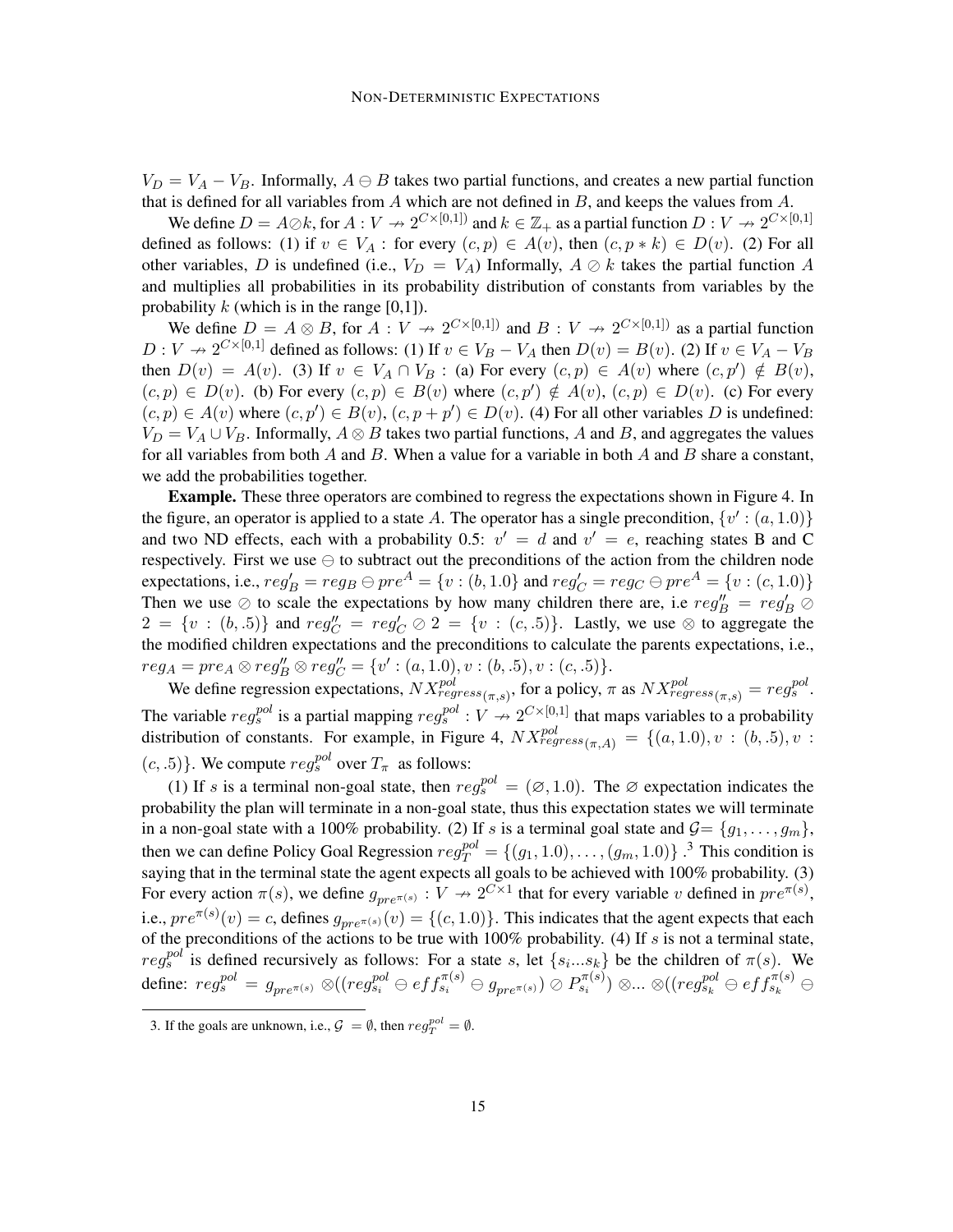$g_{pre^{\pi(s)}}) \oslash P_{s_k}^{\pi(s)}$  where, for  $i \leq j \leq k$ : (1)  $reg_{s_j}^{pol}$  is the regressed expectation for the child  $s_j$  of  $\pi(s)$ ; (2)  $eff_{s_j}^{\pi(s)}$  are the ND effects of  $\pi(s)$  that result in  $s_j$  with a probabilities  $P_{s_j}^{\pi(s)}$ .

## Appendix 4: Properties

**Theorem 1.** Algorithm 1 terminates and the resulting  $T_\pi$  is unique.

**Proof sketch.** Termination is guaranteed because every loop in  $G(\pi)$  can be attributed to a branching edge. Taking an arbitrary node v, the algorithm will either have to choose an edge  $e'$  $(v, v')$  that will loop back or to continue with a different branch  $e'' = (v, v'')$  towards a terminal node, thus making both  $e'$  and  $e''$  branching edges. Since  $e'$  is a branch, it will be cut off after one iteration thus removing the loop and allowing the algorithm to terminate. To prove uniqueness, the crucial observation is that regardless of the order in which an edge  $e_{uv} = (u, v)$  is visited in Line 2 of Algorithm 1, the subtree  $T_v$  rooted in v will be the same. The reason for this is that the only modifier for the loop is the set *Edges*, which comes directly from the parent node, and is unaffected by the expansion of the other children. Specifically, if there is a node  $a$  with branching edges  $e_1 = (a, v_1), e_2 = (a, v_2)$  such that both  $v_1$  and  $v_2$  have a path to a node v with a back edge  $e_b = (v, x)$ ,  $e_b$  will be expanded when the algorithm traverses the path from  $v_1$  to x and expanded again when the algorithm traverses the path from  $v_2$  to x. This is regardless of whether  $v_1$  or  $v_2$  is expanded first.

**Theorem 2.** Let  $G(\pi) = (E, V)$  and  $T_{\pi}$  be its policy tree, then the size of  $T_{\pi}$  is bounded by  $|E||V|(|V|+1)/2.$ 

**Proof Sketch**. Each branching edge can add at most  $|V|(|V|+1)/2$  vertices to  $T_{\pi}$ . This worst case happens in a fully connected graph, where all edges are branching edges. The first time, an edge  $e = (u, v)$  is visited, e is added to Edges, and in the recursive call, in the worst case, all vertices are added to  $T_{\pi}$  (since the graph is fully connected). The second time the algorithm is expanding from  $u$  along each path, edge  $e$  will not be expanded since it is in  $Edges$ , which makes  $v$ no longer a child of u, thus it will add at most  $|V| - 1$  vertices to  $T_{\pi}$ . This repeats recursively until only 1 edge is added to  $T_{\pi}$  and there are no more edges that can be expanded. This summation is equal to  $|V|(|V|+1)/2$  and can occur for each edge, resulting in  $|E||V|(|V|+1)/2$  in the worst case.

**Theorem 3.**  $T_{\pi}$  subsumes all other trees derived from  $\pi$ .

**Proof Sketch**. Let T' be a tree derived from  $\pi$  and P' a complete path in T' with expectation  $X(T', s)$  for the first occurrence of state s in P', we will prove that there is a complete path P in  $T_{\pi}$ such that for the first occurrence of state s in P,  $X(\pi, s) = X(T_{\pi}, s) = X(T', s)$  holds. The only complete paths in some tree T' that aren't directly represented in  $T_{\pi}$  are paths that take a back edge more than once. Consider one such complete path P' in T' that takes a back edge  $(\pi(v), v')$  more than once. The reason why the expectations for  $P'$  are still represented in  $T_{\pi}$  is that taking  $(\pi(v), v')$ a second time, the procedure results in the same expectation set as when the procedure follows the back edge the first time. This can be seen first in the simple case that the back edge points from a node to itself (i.e.,  $(\pi(v), v)$ ). This means that the action  $\pi(v)$  taken in state v had no changes made to state  $v$ , which is why it branches back to  $v$ . Thus, it doesn't change the expectation set. When expanding this example to the back edge  $(\pi(v), v')$  leading to a path  $v \pi(v) v' \pi(v') \dots v$  back to